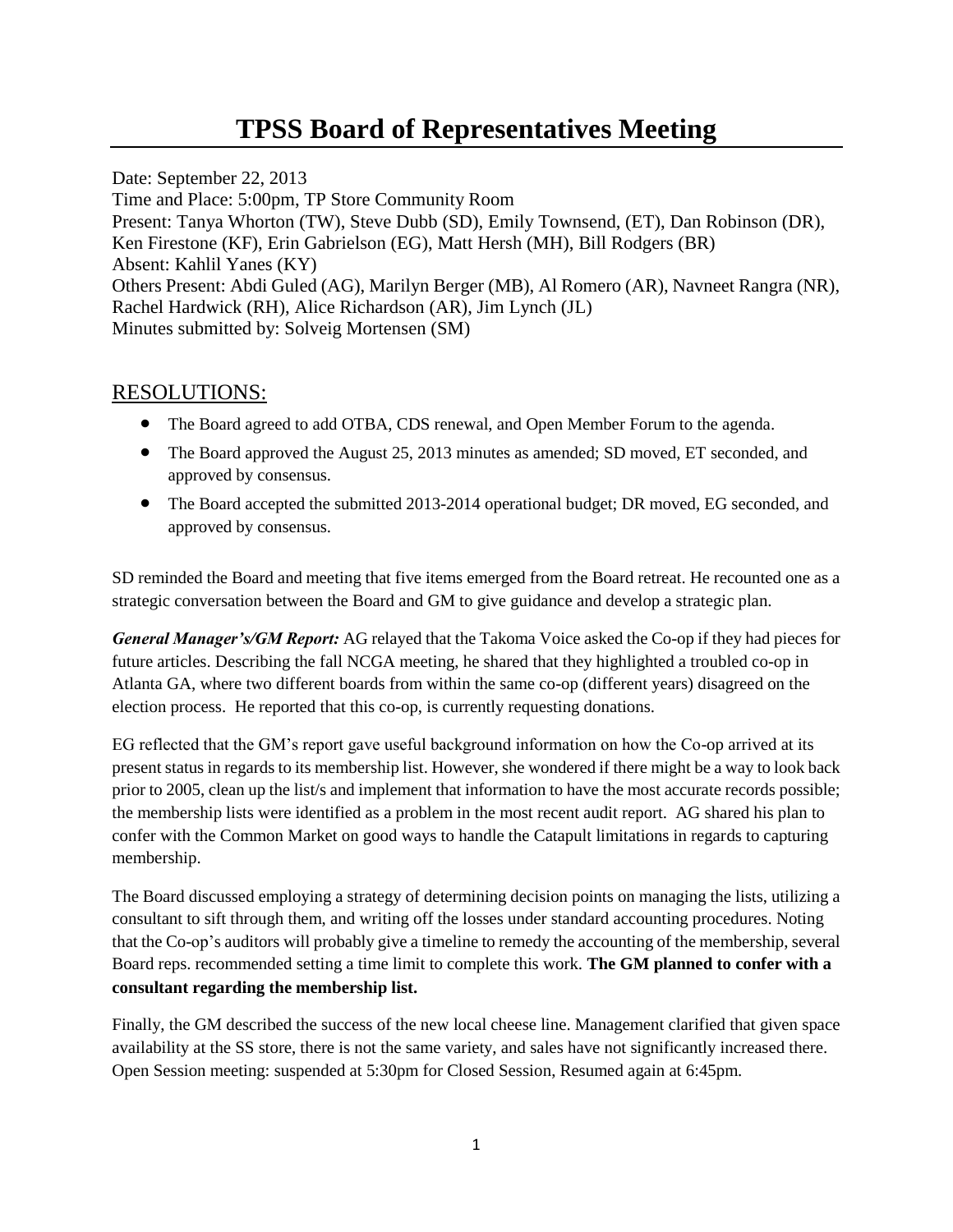*Open Member Forum:* AR inquired about an email she sent; several reps. confirmed that they had seen it. She conveyed her surprise to hear that Co-op staff are no longer required to be members and asked if the membership were made aware of this. She asked the Board questions re: their protocol to inform members and non-members of Co-op changes and decisions.

ET gave background information on the TP Food group. The Co-op, she explained, does not have formal product selection guidelines, so the TP Food group undertook designing them. She reported that recently one group member emailed, expressing their disappointment in the lack of progress and response on the guidelines. She recounted that the groups had wanted to confirm the amendments with the GM and then bring the guidelines to the Board to set product selection timelines, however the GM had not yet sent any revisions.. **AG stated he would be in contact with the group in the upcoming week.** ET requested that the Board consider the document at the next meeting.

JL described seeing more and more Styrofoam items and frequently boycotted items, such as, Nestle products in the Co-op. He wondered if the Co-op provides oversight on carrying these products or if it just goes with cost. JL identified Poland Springs as a Nestle product in the Co-op; SD gave a basic description of the Co-op's Boycott policy. JL also remarked that the SS store could be helped by reaching out into the community for a needed loyal following and expanding its imprint onto the plaza it sits in.

*Nominations Committee Update:* EG reported that the Co-op will be including the option of survey monkey as a voting instrument in the upcoming Board election. She relayed that voting will begin on Oct.8<sup>th</sup>, and that the NC completed tabling at both store locations on Sept. 19<sup>th</sup> to encourage members to run, and that the NC will be tabling at both stores on Oct.  $17<sup>th</sup>$  to encourage members to vote. She confirmed receiving five candidate submissions to date and explained that all the candidates' profiles and pictures will be included in the upcoming newsletter. She confirmed that the meet-the–candidates forum will occur at the October 19<sup>th</sup> Member-owners meeting.

The Board discussed some in-store issues re: giving correct directions and elections information to candidates. They also clarified that Board reps. can campaign for themselves and can endorse others as Board candidates in personal communications, but may not endorse other candidates at Co-op meetings.

*Finance and Audit Committee (FAC) Update:* DR reported that the FAC met on Thursday, September 19<sup>th.</sup> Nancy Hammond, one of the three non-Board members submitted her resignation, he shared, and the October meeting will be her last. He commented that they will be sorry to see her go.

DR stated that last year the SS store had \$3 million in income. He explained that this income was slightly under budget and cost of goods was slightly over budget at \$2.2 million. Thus the gross profit, which was budgeted for some \$972K, came in at \$845K. Its total expenses were \$933K, so it had a net loss of \$125K, rather than the budgeted \$68K. He shared that the TP store's net income more closely matched the budgeted amount; the TP store made \$412K , which was 80% of the budgeted amount of \$510K.

SD noted that the Co-op budgeted \$150K for income taxes, but only had to pay \$700 for income tax because of a carried over loss from a previous year. SD said that there were two factors driving down the profits at the TP store: the sales being \$60K less than projected and the cost of goods being more than projected. He noted that eventually the income tax carry over will expire and a clearer picture of the TP store profits will emerge.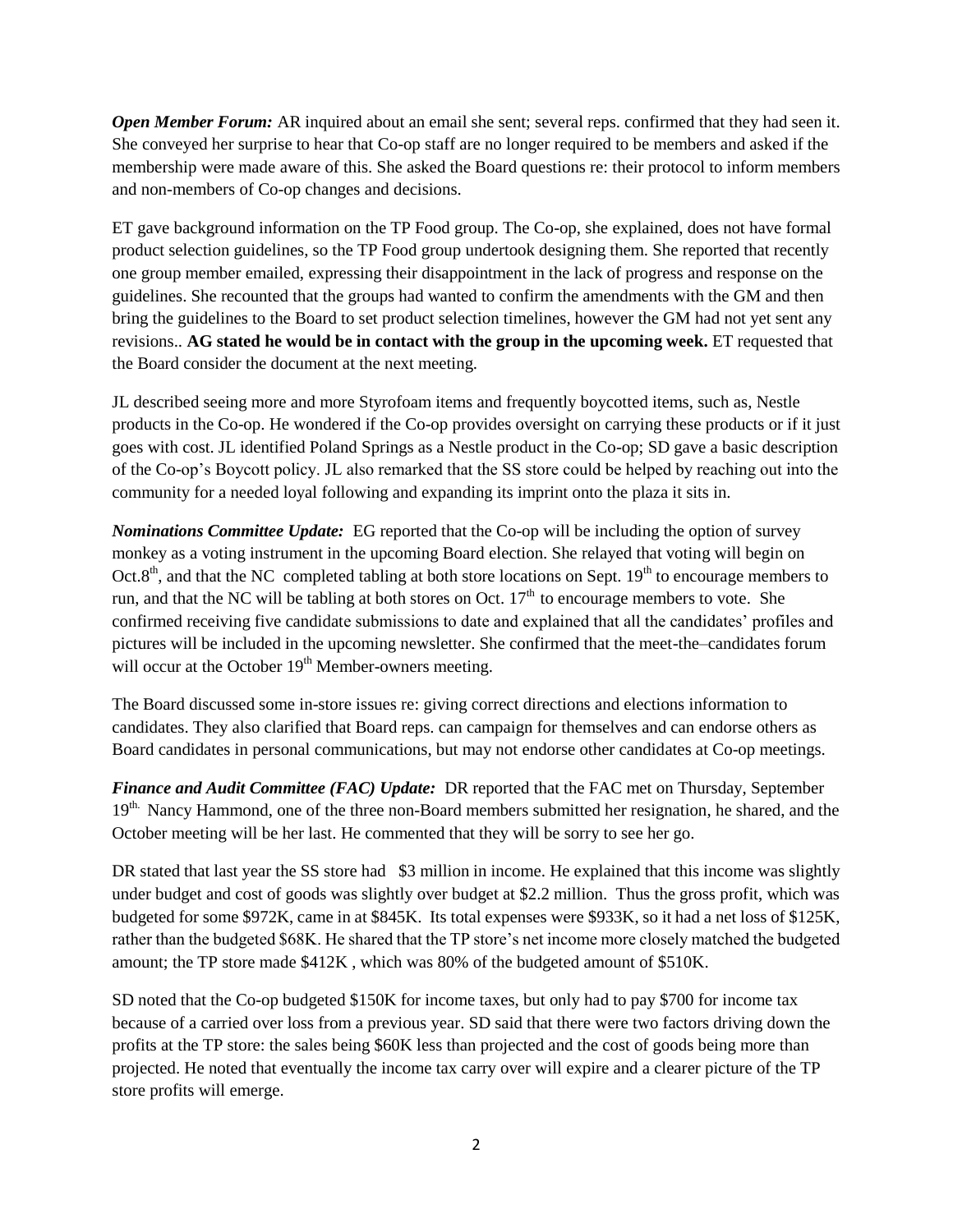DR reported that the SS store's inventory at end of July 2013 had been reported as \$80K, but he expected it to be \$150K. DR said he would get clarification about this from the FM and report back to the Board. DR expressed the FAC's bottom line concerns in regards to the SS store. The Board accepted the 2013-2014 budget.

*Membership Committee Update:* SD relayed that for their next meeting the Membership Committee is planning to address membership list compliance, strategic relationships with OTBA, member-worker education, and clarification on the budget location for membership expenses. He relayed that the Membership Committee can also offer to address product selection issues in their meetings if it is helpful to the GM.

SD announced that the Oct. 19<sup>th</sup> Member-owner meeting will happen from 2-4pm at Historic Takoma and Matt Muller from the Arcadia Center on Food and Agriculture will present on Arcadia's work starting a food hub. He confirmed that there will also be committee and general Board updates and the meet-the-candidates forum.

*Expansion Committee*: KF updated the Board that AG, MB, AR, and he looked at a potential store site within DC. He shared that the EC and GM are still planning to hold a closed session with the architects who performed the feasibility study.

*Bylaw: article 4:* TW recounted that the recent audit identified a need for increased clarity in the by-laws, within article 4 (patronage refunds). She explained that the instruction to distribute patronage refunds each year is not required by the Maryland Co-operative code, and that some pieces need to be removed due to issues of legality.

TW discussed how the Board/Co-op should review the ways other co-ops set up their patronage rebates, while remaining cognizant of the IRS's requirements for them. She reiterated that the reason the Co-op may do patronage rebates is to be able to declare tax exempt a sum of profit. Thus, the Co-op may declare that it is returning some or all of its profit to its members as equity. It must then pay its members at least 20% of that equity, but can hold the other 80% for the benefit of the members. By following these guidelines and doing patronage rebates, the Co-op is not obligated to pay taxes on any of the full 100% of the equity.

She clarified that the rebates would only go to members who shopped at the Co-op within the prior year and that other co-ops sought a tax opinion and learned that if the rebate is for personal shopping it is not a taxable item for members. TW clarified that because of this co-ops are not transferring their tax burden onto their members; some co-ops have explained this point in an appendage onto their bylaws. However, she informed the meeting, that if a member does not cash their rebate check within a certain time, then a co-op has to regain that money and pay income taxes on the full 100% of the equity that check represents. She described how other co-ops educate their members re: cashing the checks on time.

TW described other sections of the by-laws that may also need modification and how in doing review, it will be an opportunity to think aspects of them through from the Co-op's operational process. She noted the typo identified in the last Board meeting, how some writing sounded punitive, where it could address members more diplomatically. She also felt the conflict of interest section was weak, because it does not provide examples of potential conflicts. TW assessed that a thorough by-law update will be a long-term project and probably warrant covering it in a member meeting prior to a vote in May.